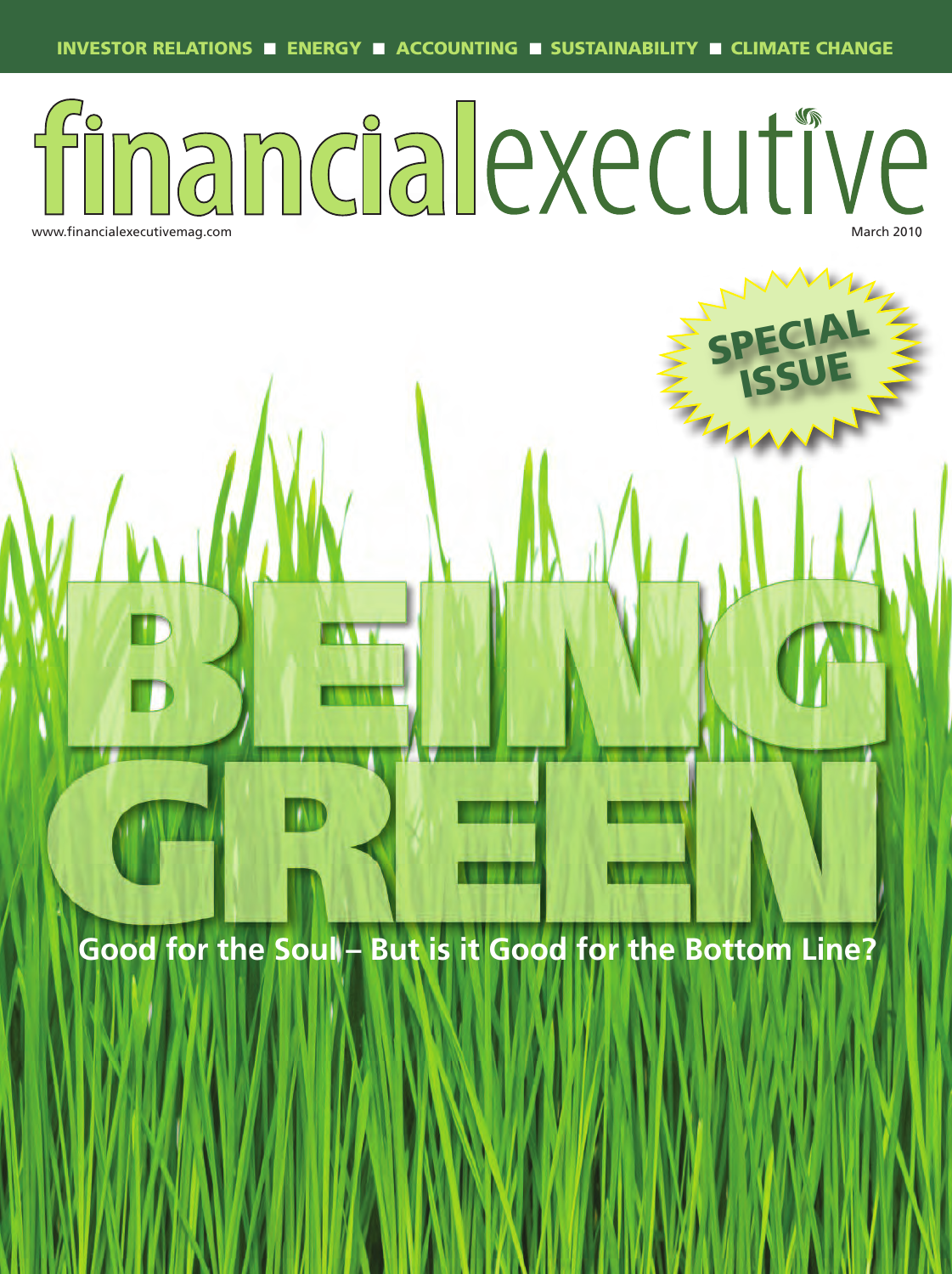# $(C(0)RP0) P(0) P(1) T E$ Good for the Soul, Butis itGood for the Bottom Line?

By Scott Ladd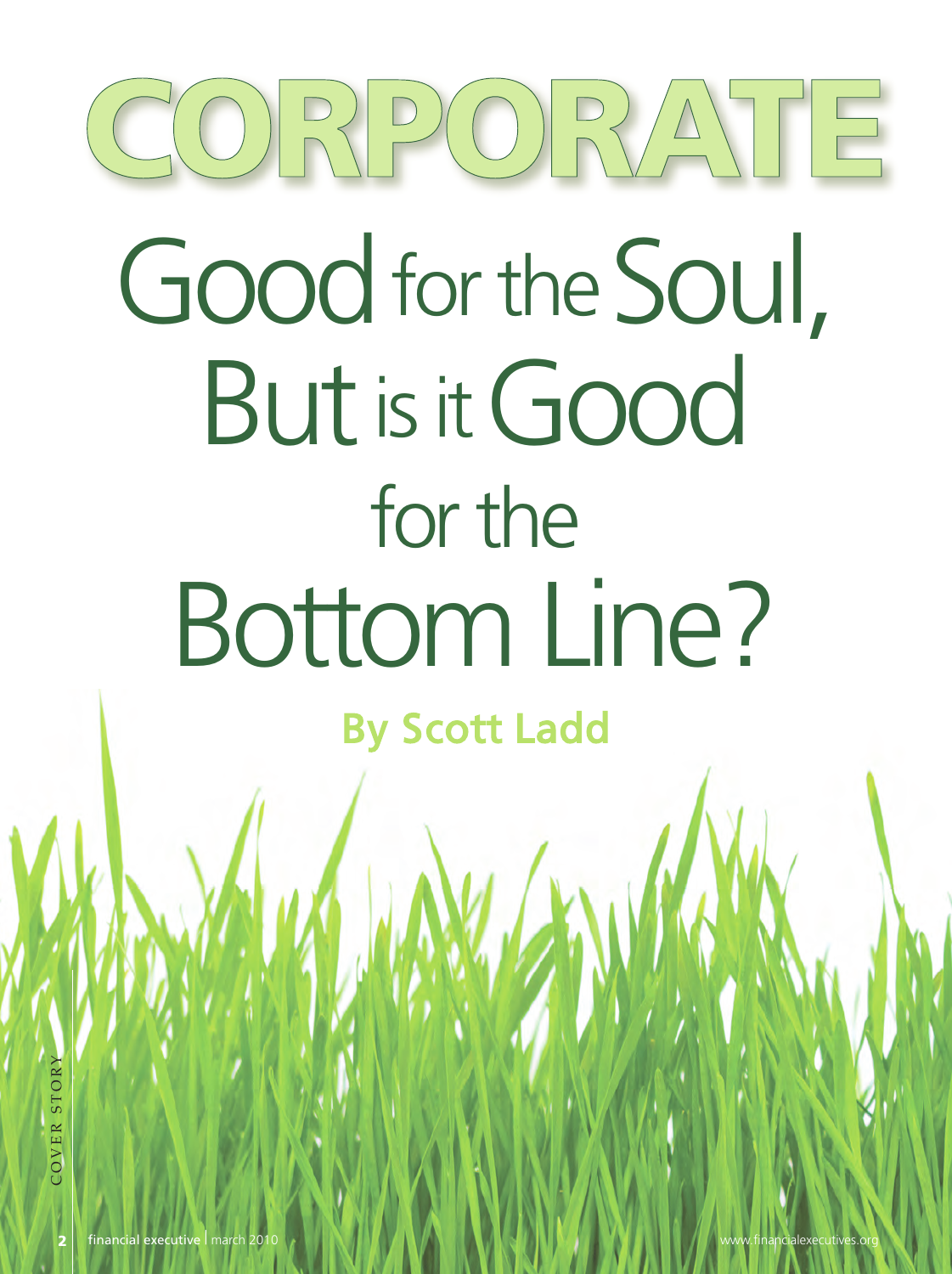Ses<br>Stre<br>tha<br>bala<br>a h<br>bui<br>in c<br>kin It's not easy being "green" — on Sesame Street, Main Street or Wall Street. No one appreciates that more than corporate executives striving to balance environmental demands with a healthy revenue stream while also building  investor  interest.  For  many in corporate leadership, achieving that kind of equilibrium over the years has often been a vexing task.

Along the way, however, the business community is learning a valuable lesson. Greening offices, production  plants, manufacturing  processes and supply chains is beginning to translate into a greener bottom line. The business case for environmental responsibility,  experts  say,  is  no longer in dispute.

Greening  has  matured  well beyond its  early  concentration  on saving paper, cutting electric bills and reducing corporate travel. Not that these practices have stopped. In fact, documented savings from these practices  serve  as  the impetus  for moving forward.

Increasingly,  financial  executives are weaving environmentally sound and cost-cutting operating procedures into their overall business plans — not only for their own employees, products  and  facilities,  but insisting that suppliers and trade partners meet the same eco-standards they are imposing at home.

They represent the companies most willing to dive into the deep end of the sustainability pool, confident they'll come out in better shape. Certainly many executives, especially

those  in  industries  where  going green is a much harder road, are finding the transition more difficult. But doing the so-call "right thing" and making it work financially is an idea whose  time, most would  agree, has arrived. And it is reshaping the business community.

#### **Is 'Greening' a Revolution Or Evolution?**

Sustainability initiatives have been a work in progress for a decade or so, marked initially by corporate resistance, lack of applicable data and concern from investors as to its longterm value. Some would characterize it as a revolution in the way businesses  operate;  others  aren't  quite that convinced, preferring to describe it as an evolutionary process. But one thing is certain: The economic meltdown of the past two years has refocused  the  energies  of investors  and the companies they support.

For occupants of the C-suite, regardless  of  company  size  and scope, the issue inevitably comes down to two questions: Does greening work for their businesses? And, what impact does it have on enterprise profitability?

Most American businesses have embraced social and environmental responsibility as intrinsically valuable to their budgetary considerations — in many cases because the original  concerns  and  trepidation about adapting such measures while continuing to work to maintain a strong revenue stream has eased.

The demands of a **changing** marketplace and the promise of tighter regulation make corporate greening an imperative and no longer simply an **intriguing concept**.

© THINKSTOCK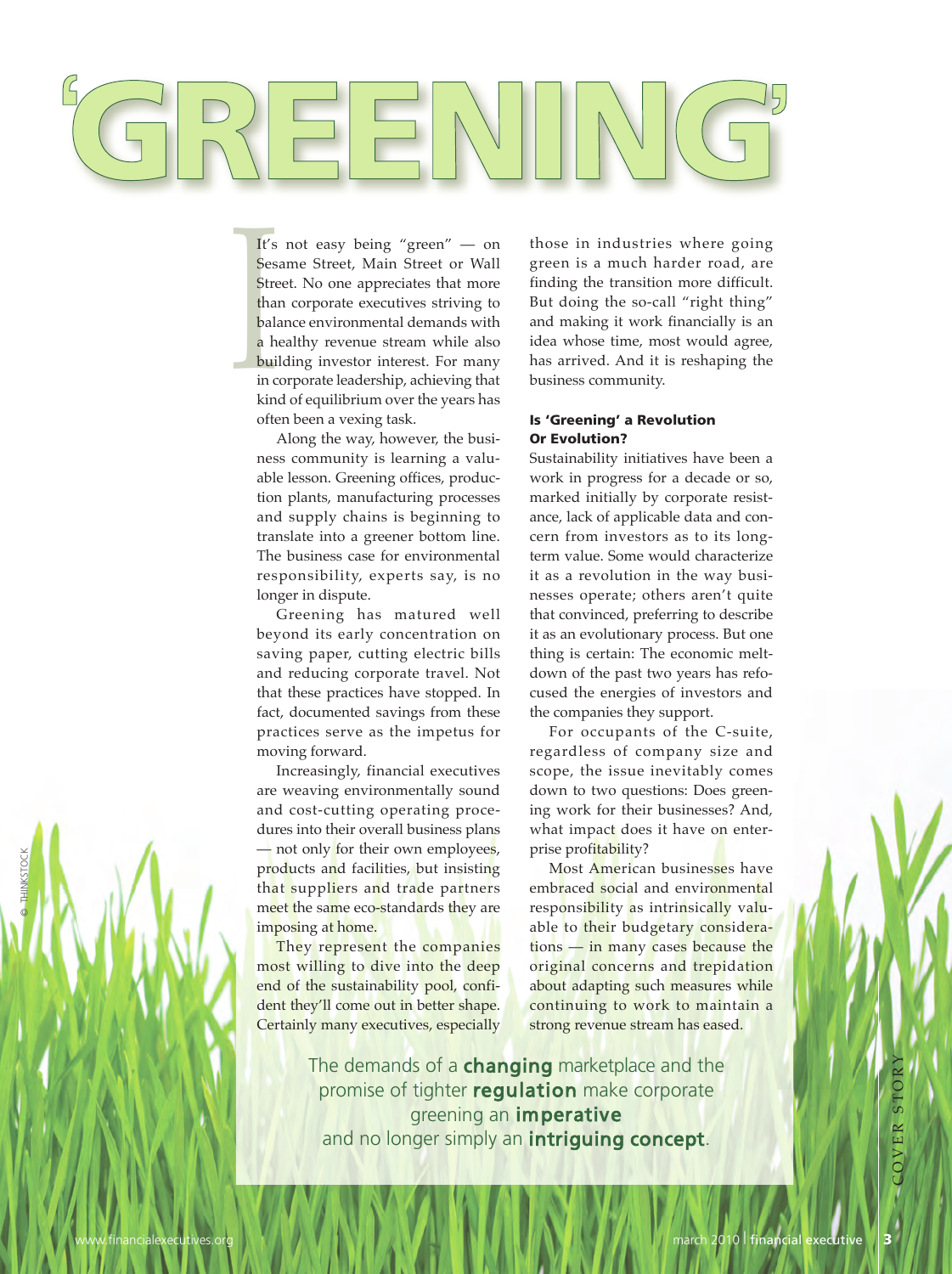"A lot of it is people perceiving barriers  that  aren't  there," says Todd Larsen, director of corporate responsibility programs for Green America, an organization that provides economic  strategies  and  tools  to  businesses  that  seek  outside  counsel in helping them go green. "It's not always a question of whether it is too costly to go green. The burden of



tion is waste, waste represents inefficiency  and inefficiency is  simply  not profitable. It's that simple," Hollender said in an interview on Kleercut.net, a Web site for environmental activists.

Muyot says he believes the recent "Great  Recession" is  compelling investors  to  ask more  questions  and be more careful about their investments. "The overall crisis had a massive impact," he says. "Investors started saying 'we want more transparency,  how  did  we  miss  these risks?' It became clear we need to go beyond the balance sheet."

That  attitude  pervades much  of the discussion about greening and financial investment, internally  and externally. Despite  pressures  to  curtail business costs and staffing, companies  generally  have  kept  to  their environmental  path. Hank  Boerner, chief  executive  of  the Governance and Accountability  Institute in New

shine and where they may fall short.

Among other measurement techniques,  the Green  Confidence  Index is one that solicits information on companies doing more to build sustainability. A  representative monthly snapshot of more than 2,500 Americans on their attitudes about on environmental responsibility, the index is a  joint  venture  of  three informationservices companies.

Many executives have reacted to growing public pressure by establishing  distinct  business  units  to  assess waste and act to reduce cost, not only to the environment but to shareholders  and within  the company itself. A growing  number  of  companies  have added a C-suite-level executive dedicated to sustainability and determining how it can generate income for the company and investors.

Ten years ago, the position of chief sustainability officer was rare. While

Michale Muyot, founder and president of CRD Analytics, says of companies in the Global Sustainability 50 Index: **"**A lot of these companies came kicking and screaming to it, but they had to. Since they've gotten through that process, they've found it a benefit. They've all found ways to make money from it.**"**

proof of doing something new can be a challenge to any company."

Michael Muyot, the founder and president of CRD Analytics, which maintains the Global Sustainability 50 Index that highlights best environmental, social and governance practices, says the growth in eco-friendly businesses was inevitable. "A lot of these companies came kicking and screaming to it, but they had to," he says. "Since they've gotten through that process, they've found it a benefit. They've all found ways to make money from it."

Jeffrey Hollender, the chief executive of Seventh Generation — an environmentally  friendly  cleaning and personal-care products company with sales of more than \$100 million annually — says a growing corporate reliance on meaningful environmental standards is good sense.

"You generally make more money when you do the right thing. PolluYork, was one who worried that the demands of an unforgiving economy might undercut such efforts.

"We  thought  there  might  be  an abandonment of principles if the market turned down, but in fact the opposite occurred," he says. "If ESG (environmental, social and governance responsibility) is important to you, then you'll find a way to make it work."

#### **Measuring Progress**

Over the past two years, several aspects of the sustainability movement have advanced —– the number of measurement tools that detail steps companies are taking to become more environmentally sensitive and the number of executives assigned expressly to direct corporate greening efforts, to name two. Investors have responded to such sustainability indexes, as they provide a much clearer examination of successful programs, where they

more popular today, it's still not commonplace.

Choosing a CSO is not an uncomplicated  process.  The  Hudson  Gain Corp., a consulting firm that tracks executive trends, found last year that of 1,200 companies examined, only 200 or so had positions dedicated to sustainability. The issue for many executives is how to find senior leaders who bring specific knowledge, higher vision and hands-on experience to the development and management of greening programs. Often, they would select leaders who had excelled in other facets of the business.

"There's a danger in creating a chief sustainability officer, because it places all the responsibility of that issue on to one person," Michael Kobori of Levi Strauss & Co. told the *Los Angeles Times* in  December. Kobori, the company's vice president for social and environmental sustainability,  added  that  "we're  successful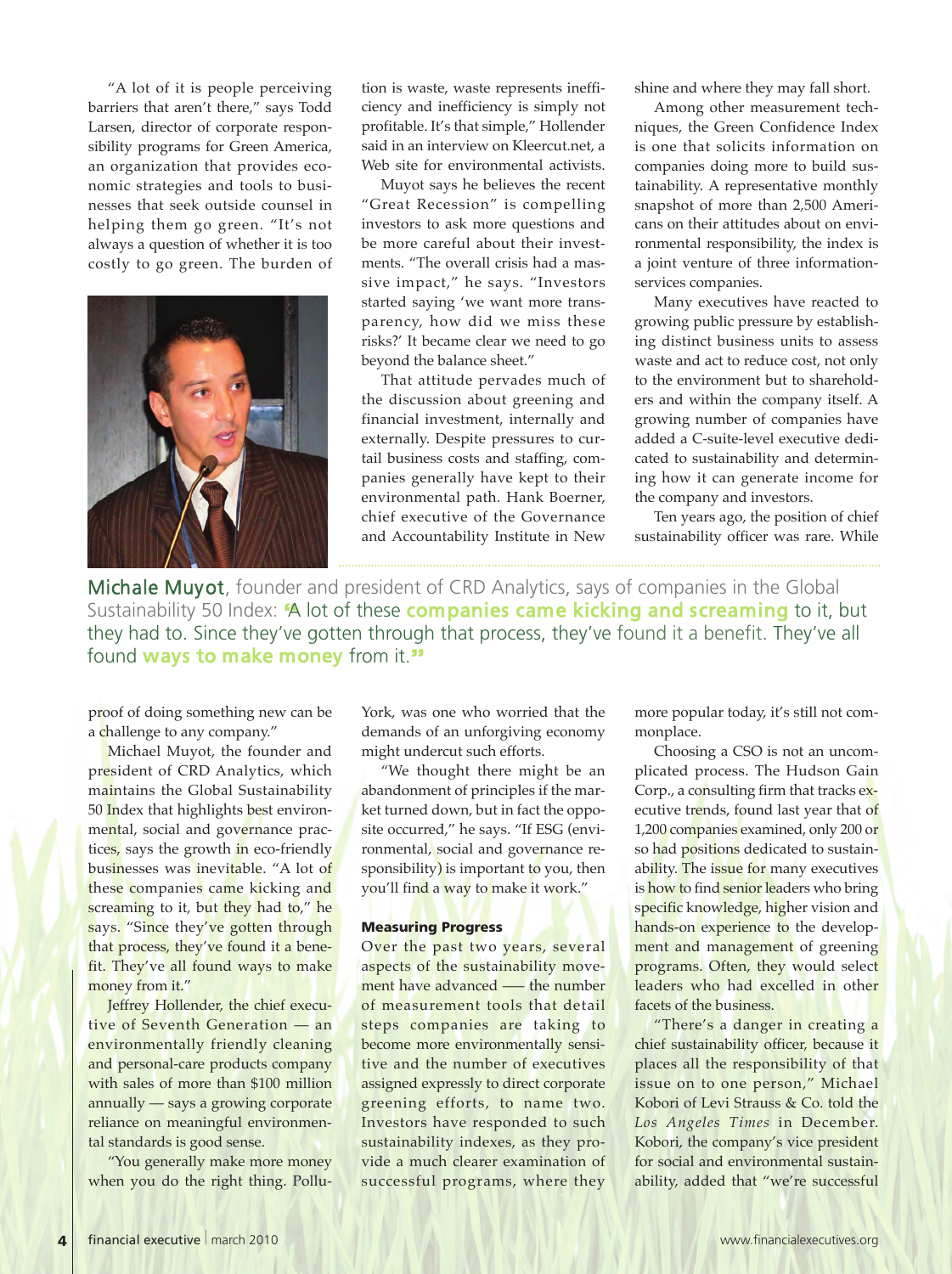when sustainability gets embedded in all the roles in the company."

With an economy struggling to recover  and  placing  a  premium  on smart, cost-efficient strategies, experts  say  companies  that  can aggressively cut costs  and limit  their carbon  footprints  through  greening are best positioned to succeed in the years  ahead.  Indices  that  reflect  carbon-reduction efforts are on the rise.

Standard & Poors and the International  Finance  Corporation  recently joined ranks to create a carbon efficiency index  for  global  companies, measuring the performance of about 800 stocks in 21 markets.

The S&P/IFC Carbon Efficient Index, it is estimated, could encourage more than \$1 billion of investment  globally in  companies  that reduce their carbon footprints over the next three years, IFS predicted at the time of the launch. The associa-

tainability  Index,  designed  to  create more  transparency  in  its  supply chains and afford consumers enough product information to make enlightened choices.

The company is beginning to survey its tens of thousands of global suppliers on issues of energy and climate, the resources they use and how green their materials are. U.S. suppliers for Wal-Mart and its subsidiary Sam's Club  were  given  a  raft  of  questions over the summer that went to the heart of their production processes and how environmentally sound they were had the supplies measured greenhouse gas emissions, the levels of emissions and if they were setting specific targets for emissions reductions, for instance.

Suppliers  were  also  questioned about waste levels and water use, and what reduction goals they had set in those areas.

Wal-Mart officials say they intend

another  company  consistently  cited in independent surveys for its progress —  set  five  objectives  to achieve  broad  sustainability within five  years. One is  to  develop  and market at least \$50 billion in cumulative  sales  of  product  regarded  as environmentally sound by the end of 2012; the company says it is more than 25 percent toward that goal.



Hank Boerner, chief executive, Governance and Accountability Institute, says of the economic slowdown: **"**We thought there might be an abandonment of principles if the market turned down, but in fact the opposite occurred. If ESG [environmental, social and governance] is important to you, then you'll find a way to make it work.**"**

tion  also  believes it  could  serve  to stimulate competition among companies in emerging markets. The global index  came  on  the  heels  of  a United States carbon index, which also grades  companies  on  how efficiently they were decreasing their output of pollutants.

#### **Cream of the Crop**

The examples cited in most of these reports and listings of successful ESG initiatives include some of the nation's biggest companies. They understand that not paying attention to environmental concerns, altruistic motives aside, can dissuade a more enlightened and focused investor pool from investing in their companies.

Wal-Mart Stores Inc., for one, has aggressively initiated  and  promoted sustainability not only in its own stores and production facilities, but in the processes of its U.S. and global suppliers. In July, it debuted a Susto use the results to reward suppliers taking concrete steps toward reaching  sustainability  objectives. On its end, Wal-Mart has announced plans to reduce greenhouse gas emissions 20 percent at its current facilities by 2012, and cut back by five percent the amount of its packaging by 2013. As part of a company-wide sustainability plan, Wal-Mart says it is committed to ultimately being fully powered by renewable energy sources.

Larsen, of Green America, notes that companies such as Wal-Mart depending as it does on suppliers and factories worldwide that don't necessarily subscribe to strict greening standards — may  find it difficult to be seen as a thoroughly green entity. "Can they ever been seen as a green company?" he asks. "That's the challenge.  Their  stores  here  [in  the U.S.] are arguably green, but the rest is unknowable."

In 2007, Procter & Gamble Co. —

In addition, P&G says it is committed to a 20-percent reduction in energy consumption, waste disposal from its plants, water consumption and carbon emissions over the same period.

*Newsweek* magazine has joined with noted environmental researchers such as KLD Research & Analytics, Trucost, and CorporateRegister.com to rank the 500 largest U.S. companies based on environmental performance, policies and reputation.

In its 2009 Green Rankings, technology  companies  fared  best, with Hewlett-Packard Inc. and Dell Inc. named as the two best U.S.-based firms for innovative sustainability programming.  Intel  Corp., which placed fourth overall in the rankings, was cited for an initiative that ties annual employee bonuses directly  to the attainment of specific greening objectives.

Others are relying more heavily on alternative energy sources to keep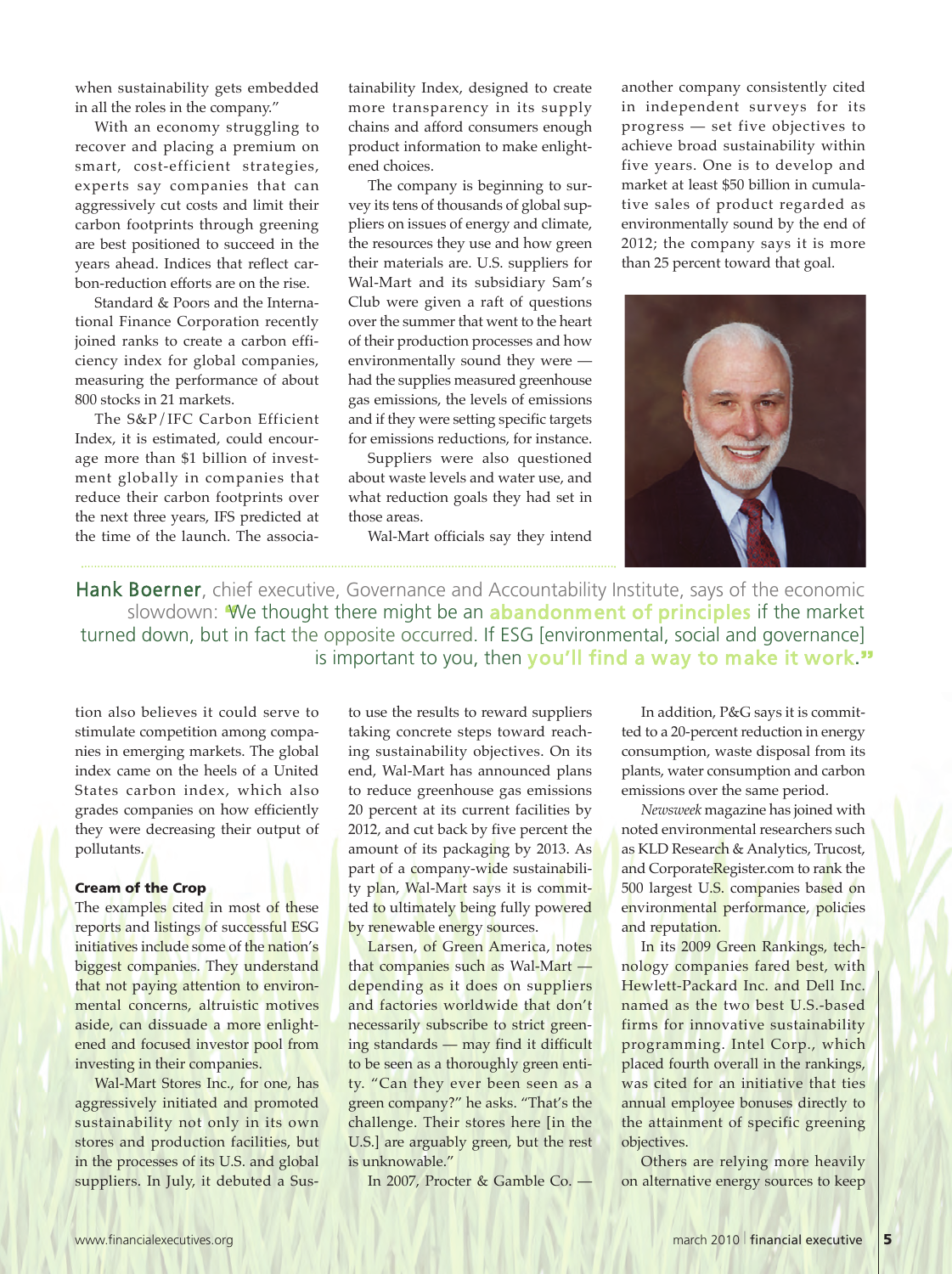costs  down  and  facilities more  environmentally  friendly.  Boerner  notes that Google is creating one the largest solar installations in the U.S. to power its California headquarters.

Concern with water over-use, pollution and recycling is driving many of the newest greening initiatives. B. Braun Medical Inc., based in Beth-



use recycled paper, Larson says.

#### **Facing New Challenges**

Corporations involved in heavy manufacturing industries can find it comparatively  difficult  to  meet  the demands of investors and regulators, as well  as  their  own  greening  standards. But many believe they are making  positive  strides.  The Mohawk Group, a global commercial carpet maker, is one of those large manufacturers that has implemented major  changes  in  its  production process, while  continuing  to investigate  updating  its  procedures  to reduce waste.

Mohawk's president, Al Kabus, says the business rationale for imposing sweeping changes is persuasive. "We marry  environmental performance with economic value," Kabus says of the Calhoun, Ga.-based company. "We always ask: 'Will this result

Some of it is rechanneled into new carpeting, Kabus says. Some may wind up as liner in new automobiles or as circuit housing in computers.

While American companies, by and large, have done a competent job collectively in growing their greening operations,  they  still  tend  to lag behind global competitors, particularly in Western Europe, in effectively marketing them as business imperatives. "American companies generally have not done as good a job in communicating their approach to the carbon footprint," Boerner says.

A  more  complicated  picture emerges  of  foreign  businesses  dedicated to improving their carbon footprint, but  facing difficult obstacles in doing so. China and other large, rapidly developing markets, are doing a great  deal  from  a  sustainability standpoint, but are frequently saddled with technology that is old, inef-

Al Kabus, president, The Mohawk Group: **"**We marry environmental performance with economic value. We always ask, 'will this result in a more financially sustainable company?' We want to make everything we do economically justified.**"**

lehem, Pa., makes more than 2,000 medical products and, like many manufacturers,  faces  obstacles in maximizing production efficiency and maintaining a strong environmental presence. It created an allemployee "Green Team" that crafted a company agenda with initiatives such as reusing waste water from its manufacturing plant — saving an estimated 4 million gallons of water annually — and aggressively recycling plastic waste.

Larsen notes that some companies are unusually involved in the environmental and social quality of the sources of their ingredients and products. For instance, Aveda, the hair and skin care products company, wants to know who is producing the raw ingredients, the labor conditions in place at the supplier facilities and whether the workers are treated well. The company is also careful about its advertising — its executives want the magazines in which they advertise to

in [a] more financially sustainable company?' We want to make everything we do economically justified."

In terms of being green enough, Kabus doesn't believe his industry is there yet. "More needs to be done in the area of grey water processing, heat  generation,  filtering  dangerous air particulates and adding more earth-friendly materials to the final product," he says. And, like many manufacturers, Mohawk has been hobbled by the poor economy.

"That's made all of us have to do more with less. In a lot of ways, our spending hasn't slowed down on process improvement," he says. "We're basically taking processes and making them more efficient."

Greenworks,  the  company's 40,000-square-foot  recycling  facility located in Chatsworth, Ga., is the latest step toward Mohawk realizing that goal of mass recycling. The facility  recovers  about  90  percent  of  all material used in carpeting products.

ficient, outdated and not environmentally friendly.

U.S. corporations, especially in the consumer goods industries, face challenges in  selecting  global  business partners to make or process products they in turn sell to American consumers who expect the quality of the product to be high, and that meet their personal environmental standards. Apparel companies, for instance, contract much of their work without completely understanding the quality of the work they contract. They risk not only the purchase of inferior goods, perhaps prepared in facilities that fail to meet minimum greening standards, but also a backlash from consumers.

That's why oversight by Wal-Mart and other major U.S. corporations through sustainability indices that exert pressure on foreign suppliers might one day prove the best means of policing suppliers. If American businesses show little patience for inferior sup